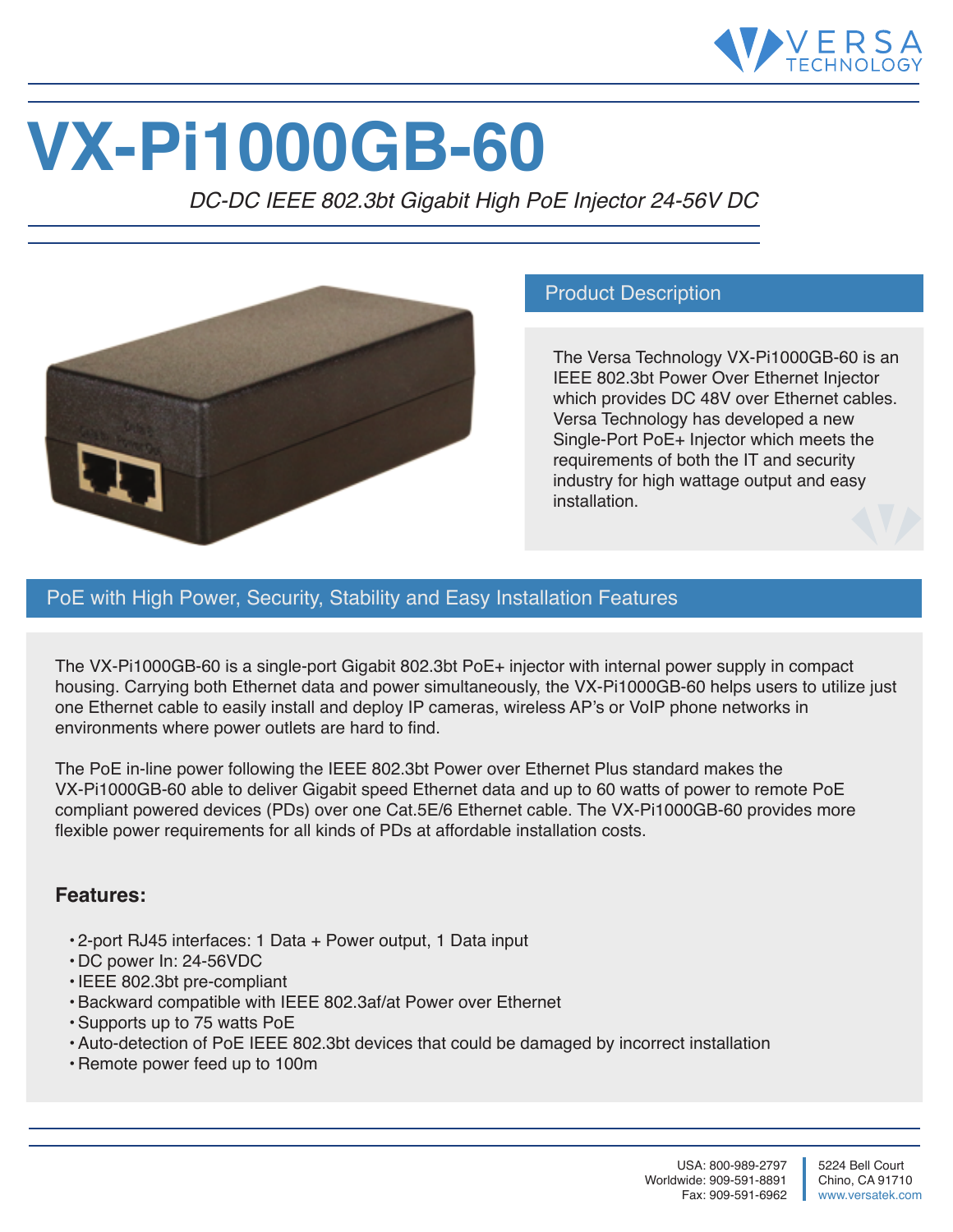# **Specifications**



| Interface                   | .1 x RJ45 Data In Port<br>*1 x RJ45 PoE Out Port                                                                                                                                                                      |
|-----------------------------|-----------------------------------------------------------------------------------------------------------------------------------------------------------------------------------------------------------------------|
| <b>Network Cable</b>        | • 10BASE-T: 2-pair UTP Cat. 3, 4, 5, up to 100M (328ft)<br>• 100BASE-TX: 2-pair UTP Cat. 3, 4, 5, up to 100M (328ft)<br>• 1000BASE-T: 2-pair UTP Cat. 5, 5e, 6 up to 100M (328ft)<br>• EIA/TIA-568 100-ohm STP (100m) |
| Data Rate                   | • 10/100/1000Mbps                                                                                                                                                                                                     |
| <b>Input Voltage</b>        | .24-56 VDC, 24-56 VDC Nominal Voltage                                                                                                                                                                                 |
| <b>Input Current</b>        | •3.0Arms max.                                                                                                                                                                                                         |
| <b>Inrush Current</b>       | •30Amps max. (Cold start at 48VDC input with rated load and<br>25°C ambient)                                                                                                                                          |
| <b>Power Output</b>         | · Voltage: 48 VDC<br>• Load: 0A - 1.25W<br>· Peak: 1.3-2.5A                                                                                                                                                           |
| <b>Load/Line Regulation</b> | · Voltage: 48 VDC<br>· Min Voltgae: 48V<br>· Max. Voltage: 48.8V<br>• Line Regulation: ±3%<br>• Load Regulation: ±2%                                                                                                  |
| Ripple & Noise              | $\cdot$ 200mVp-p (@48VDC)                                                                                                                                                                                             |
| <b>Power Requirements</b>   | $\cdot$ 24 $\sim$ 56 VDC                                                                                                                                                                                              |
| <b>Power Consumption</b>    | •75 watts max.                                                                                                                                                                                                        |
| <b>PoE Standard</b>         | • IEEE 802.3af/at/bt Ultra PoE PSE                                                                                                                                                                                    |

a l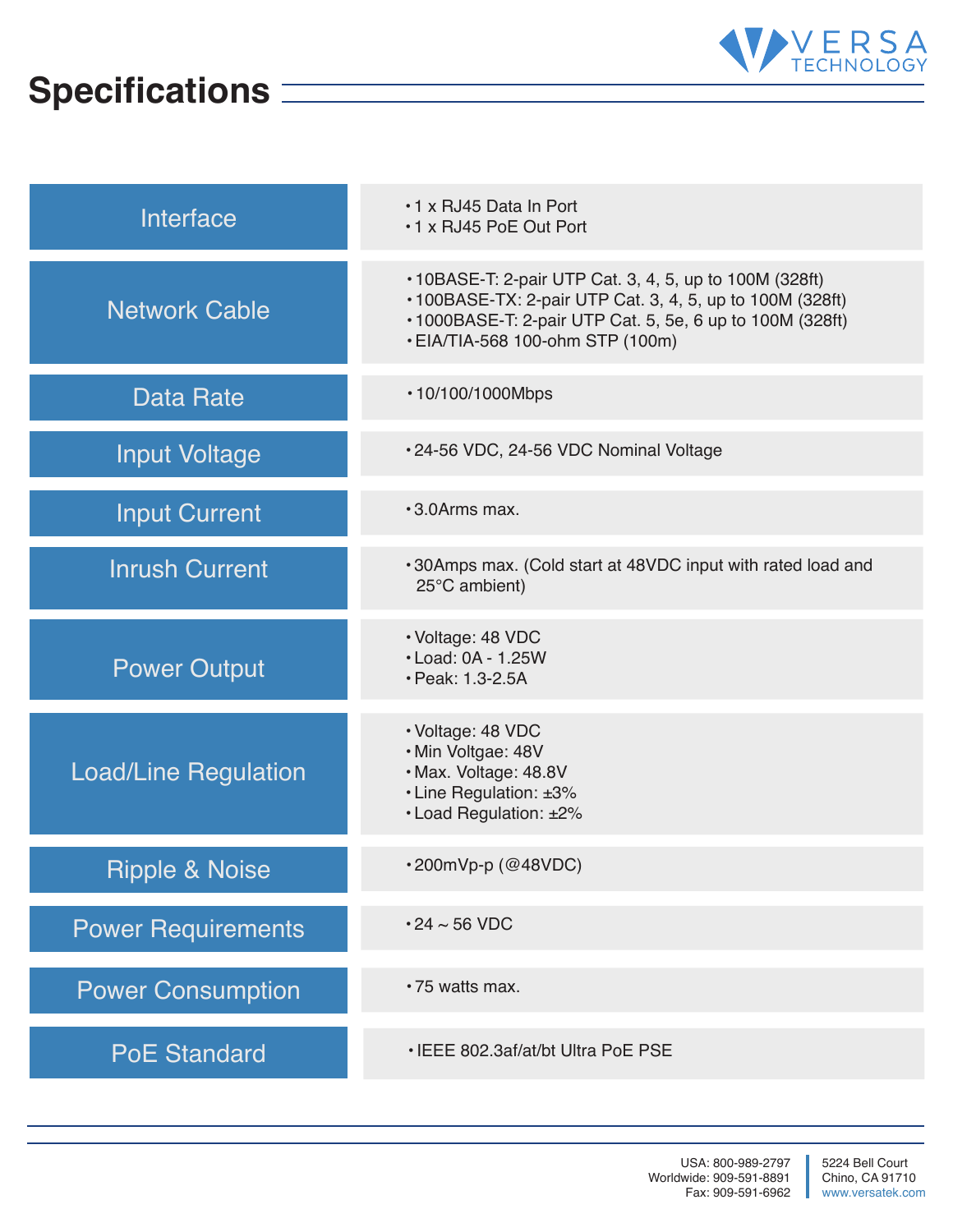

| <b>PoE Power Output</b>        | $\cdot$ DC 48V / 60 watts                                                                                                                                                                                                                                 |
|--------------------------------|-----------------------------------------------------------------------------------------------------------------------------------------------------------------------------------------------------------------------------------------------------------|
| Dimensions (L x W x H)         | $\cdot$ 123 x 60 x 39mm                                                                                                                                                                                                                                   |
| Weight                         | $\cdot$ TBA                                                                                                                                                                                                                                               |
| <b>Environment Temperature</b> | Operating Temperature: -10 $\degree$ ~ 40 $\degree$ C<br>• Storage Temperature: -20 $\degree$ ~ 85 $\degree$ C                                                                                                                                            |
| <b>Relative Humidity</b>       | •5 ~ 90% relative humidity, 72 hours, full load normal operation                                                                                                                                                                                          |
| <b>Standards Compliance</b>    | • IEEE 802.3 10BASE-T Ethernet<br>• IEEE 802.3u 100BASE-TX Fast Ethernet<br>• IEEE 802.3ab 1000BASE-T Gigabit Ethernet<br>• IEEE 802.3af Power over Ethernet<br>• IEEE 802.3at High Power over Ethernet Plus<br>• IEEE 802.3bt 4-pair Power over Ethernet |
| <b>Regulatory Compliance</b>   | $\cdot$ UL                                                                                                                                                                                                                                                |

U.